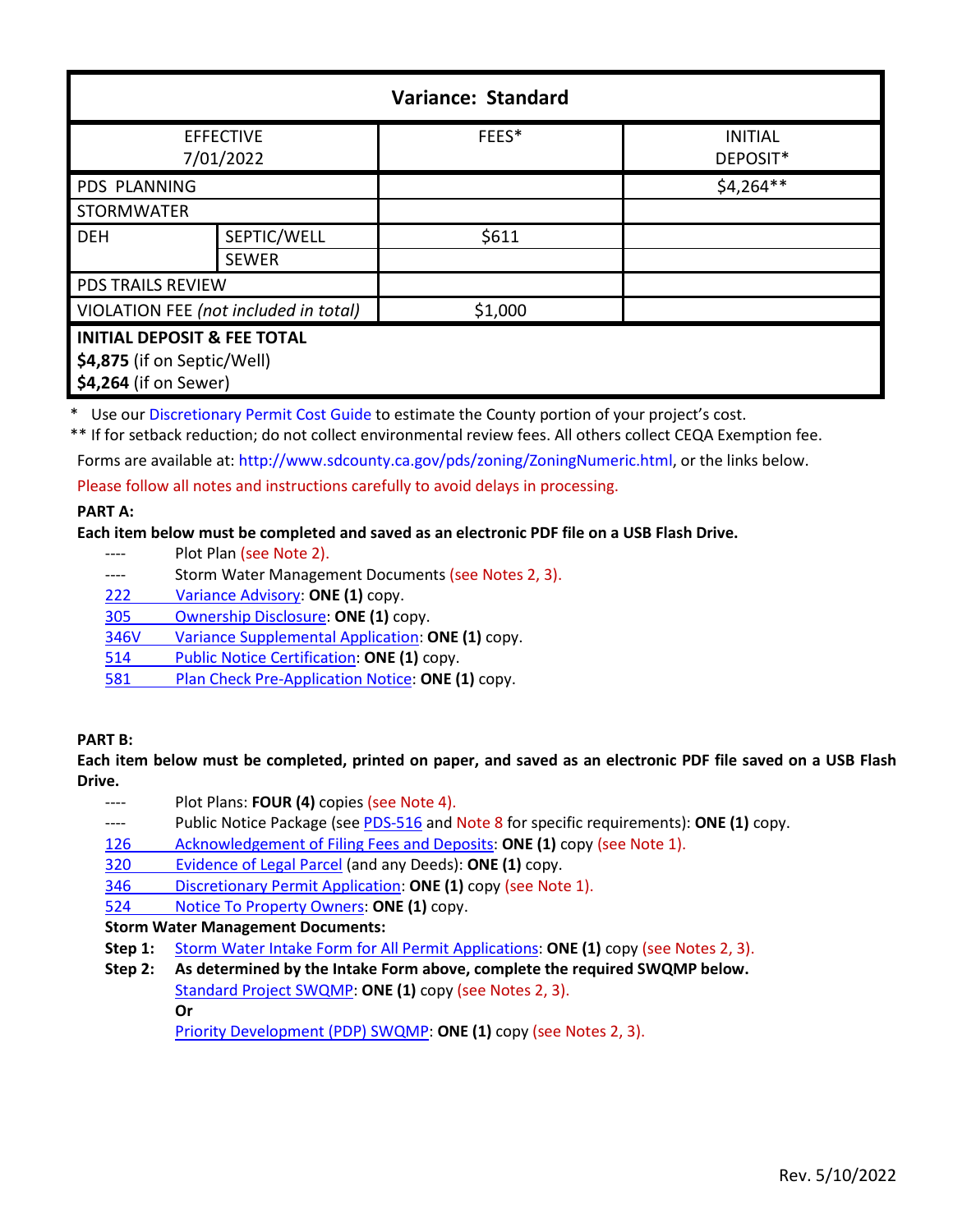## **PART C:**

#### **All items below are for your information. Please do not bring in these items.**

- 090 [Minimum Plot Plan Information](http://www.sdcounty.ca.gov/pds/docs/pds090.pdf)
- 209 [Defense and Indemnification Agreement](http://www.sdcounty.ca.gov/pds/zoning/formfields/PDS-PLN-209.pdf) FAQs
- 260 [Variance Applicant's Guide](http://www.sdcounty.ca.gov/pds/zoning/formfields/PDS-PLN-260.pdf)
- [515 Public Notice Procedure](http://www.sdcounty.ca.gov/pds/zoning/formfields/PDS-PLN-515.pdf)
- [516 Public Notice Applicant's Guide](http://www.sdcounty.ca.gov/pds/zoning/formfields/PDS-PLN-516.pdf)
- [906 Signature Requirements](http://www.sdcounty.ca.gov/pds/zoning/formfields/PDS-PLN-906.pdf) 
	- [Policy G-3: Determination of Legal Parcel](http://www.sdcounty.ca.gov/pds/zoning/formfields/POLICY-G-3.pdf)

### **NOTES:**

# 1. **IMPORTANT:**

A Registered Property Owner **MUST SUBMIT** a **Signed Letter of Authorization** for an Agent if;

An Authorized Agent signs the PDS-346 form and is not the registered owner of the parcel.

- Or, the parcel is owned by two or more registered owners.
- Or, not all of the registered owners are signing the PDS-346 form.

Or, the Authorized Agent is not the Financially Responsible Party.

Or, the parcel is owned by a Corporation.

## **ADDITIONALLY:**

Financially Responsible Party **MUST SIGN** form PDS-126. Financially Responsible Party **INFORMATION MUST MATCH EXACTLY** on form PDS-126

Authorized Agent **may sign** form PDS-346 **ONLY IF ATTACHED** to a **Signed Letter of Authorization.** 

- 2. Save each complete Study, Report, Plot Plan, Map, etc., as an electronic PDF file onto ONE (1) USB Flash Drive. Provide only ONE (1) USB Flash Drive. Submit only the requested files. Files CANNOT have any security restrictions or passwords. Please name each PDF file on the USB Flash Drive based on the "Title or Type" of document being submitted (examples: Plot Plan, Resource Protection Study, Grading Plan). Please note: the USB Flash Drive will not be returned.
- 3. The Storm Water Intake Form determines whether a project requires a Standard SWQMP or Priority Development Project (PDP) SWQMP. These forms and documents must be submitted on paper and as PDF files on the USB Flash Drive and have all required signatures.
- 4. Plot Plans are to be stapled together in sets and folded to 8½" x 11" with the lower right-hand corner exposed.
- 5. Project goes to local Community Planning Group and/or Design Review Board for recommendation.
- 6. If project is a violation, plans must have Code Compliance Officer's stamp before accepting the application.
- 7. Your application package must be complete when you bring it in for submittal. The submittal process begins at the main "Check-In" counter on the first floor.
- 8. Notice of the application shall be given to all property owners within 500' (feet) from the applicant's property and a minimum of 20 different owners. For example, if 20 different property owners cannot be found within a 500' radius, the notice area shall be expanded until 20 property owners are available for notification. See table on the next page for more details.